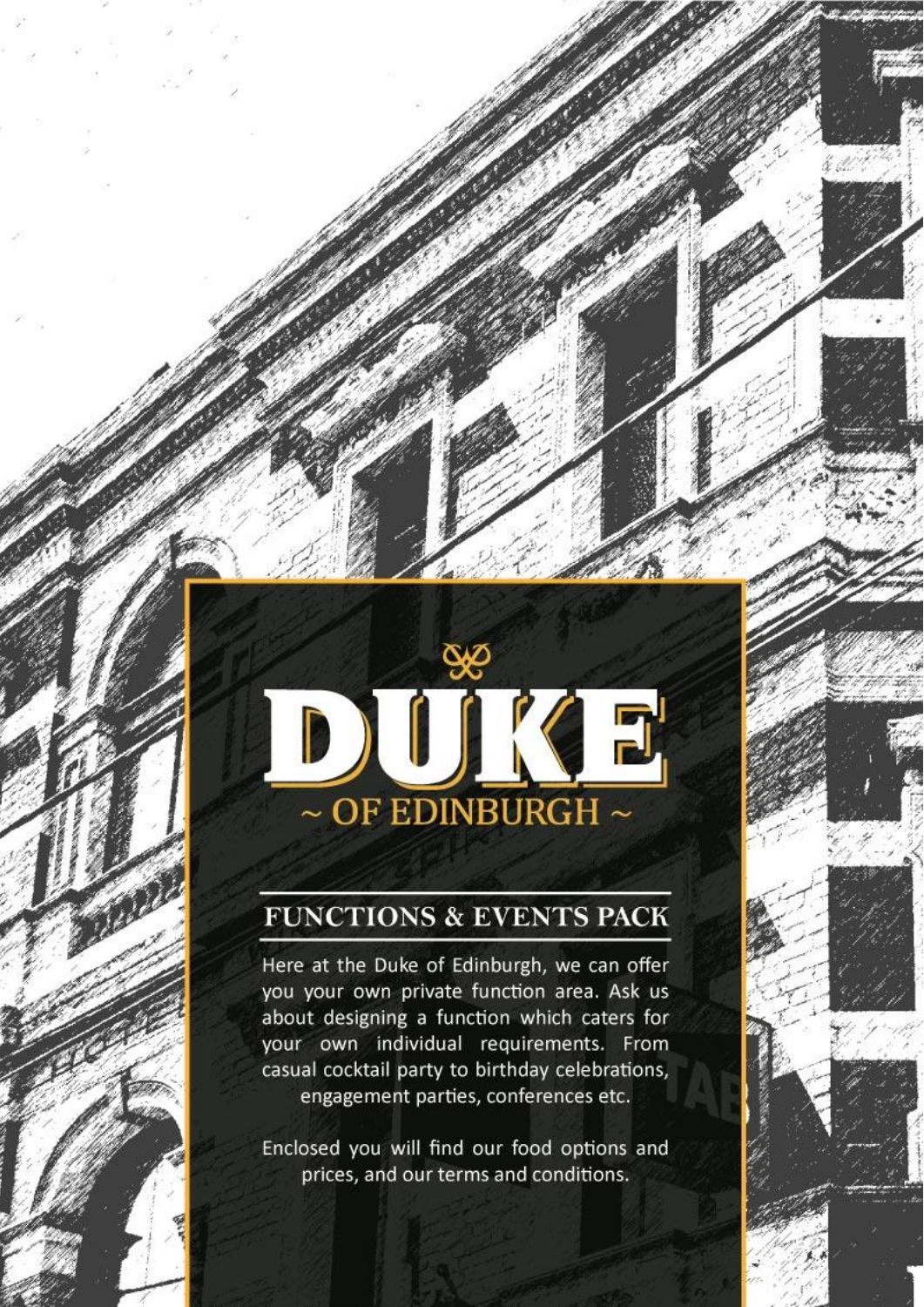# **COCKTAIL PLATTER OPTIONS**

| Pieces      | Item                                                 | Price \$ |
|-------------|------------------------------------------------------|----------|
| 40          | Mini Spring Rolls (V)                                | \$60     |
| 35          | Homemade Pumpkin and Tomato Risotto Balls (V) (GF)   | \$80     |
| 30          | Gourmet Sausage Rolls                                | \$90     |
| 30          | Gourmet Mini Pies                                    | \$100    |
| $\mathbf 1$ | Pizza (choose from Bistro Menu) (Vegetarian Options) | \$35     |
| 30          | Beef Skewers (GF)                                    | \$100    |
| 40          | Chicken Skewers (GF)                                 | \$80     |
| 25          | Mini Fish and Chips Basket                           | \$150    |
| 25          | Wagyu Beef Sliders                                   | \$120    |
| 25          | Smoked Salmon Canapés                                | \$120    |
| 35          | Grilled Vegetables Skewers (VG) (GF)                 | \$100    |
| 30          | Polenta Chips (V) (GF) (Vegan Options)               | \$80     |
| 30          | Bruschetta (V)                                       | \$90     |
| 30          | Deep Fried Honey and Soy Chicken Drumettes           | \$80     |
| 30          | Chicken Liver Pâté with Spicy Apple Chutney          | \$80     |
| 1           | Shoestring Fries (V)                                 | \$40     |
| 35          | Panko Crumbed Prawns                                 | \$100    |
|             | $(V)$ – Vegetarian                                   |          |
|             |                                                      |          |

(VG) – Vegan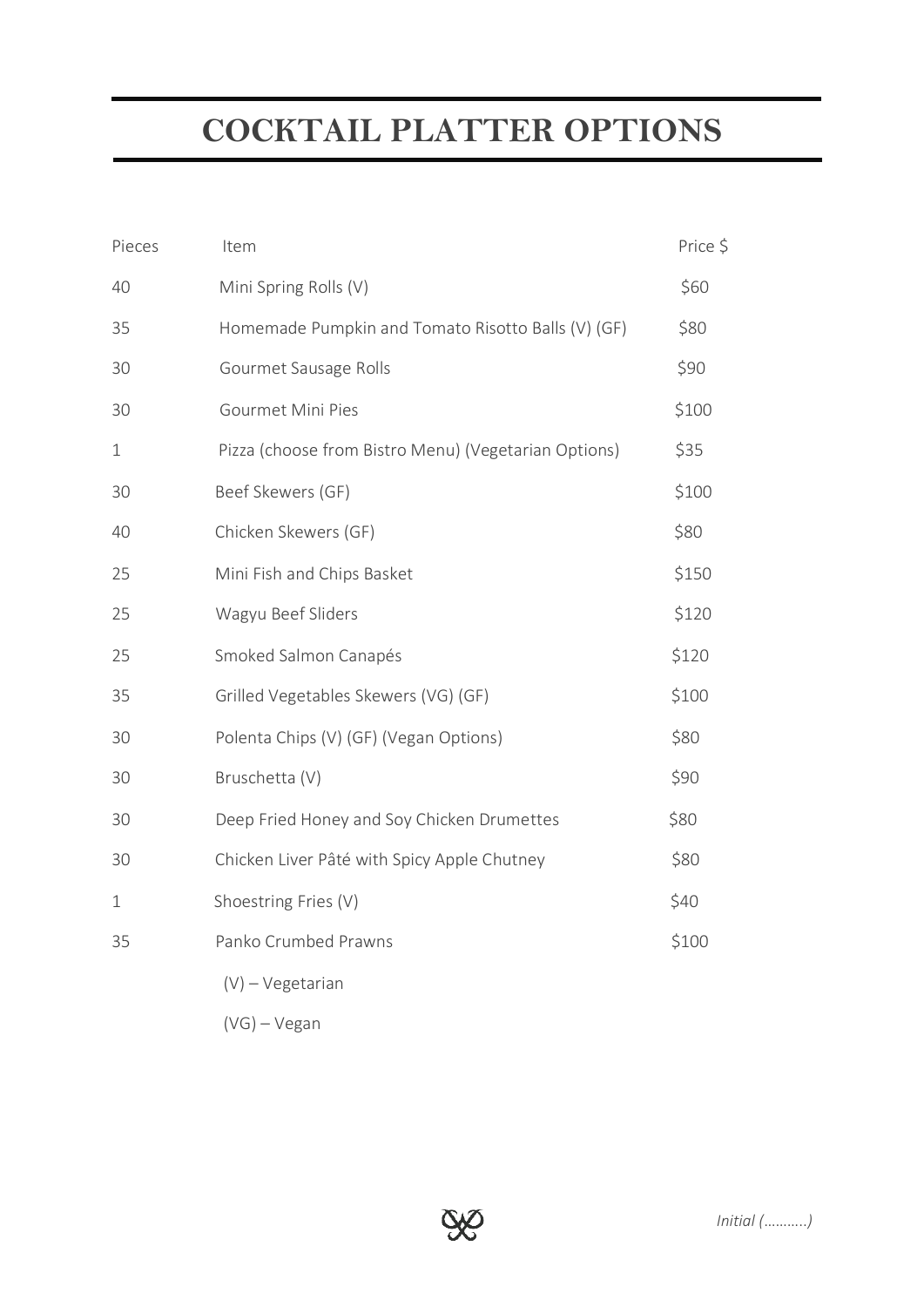# **FUNCTION TERMS & CONDITIONS**

Thank you for considering the Duke of Edinburgh Hotel to host your event. This is a binding contract between the Duke of Edinburgh Hotel and the client. No variation to these terms and conditions are binding unless agreed upon and signed off in writing by Functions Co-Ordinator and / or Venue Manager.

Below is important information that you must be aware of and adhere to at all times when utilising our Function Room.

# Bookings

To confirm a booking, a Deposit Bond of \$200.00 must be paid and a signed copy of these terms and conditions returned 7 days after a tentative booking has been made.

The Duke of Edinburgh Hotel reserves the right to cancel a tentative booking if no Deposit Bond has been made within 7 days. If you wish to extend your tentative booking, please contact the Functions Co-Ordinator.

During the holding period if there is another enquiry regarding the same date, we will contact you and give you the opportunity to confirm your booking. A booking is only deemed confirmed once the Deposit Bond has been paid; wither via Cash, Eftpos or Credit Card in person.

*The Duke of Edinburgh Hotel does not accept Personal Cheques and under any circumstances, we do not provide credit.* 

Your Deposit Bond will be available to collect 7 days after the function has concluded, as long as there are no damages to the room or any property belonging to the Duke of Edinburgh Hotel.

# Minimum Spend

For any event held at Duke of Edinburgh Hotel there is a minimum spend of \$2000.00 This amount inclusive of Food and Beverage only. We require a minimum of \$800.00 on food. The Deposit bond, security and any additional extras are not included in the minimum spend. In the event the minimum spend is not achieved, the remaining amount will be charged as room hire on the night of the event.

# Public Holidays

Please note for any function or event booked on a Public Holiday will incur a 20% surcharge on all items excluding beverages.

# Pricing

As mentioned above, a minimum spend applies for all functions. These costs will be confirmed at the time of enquiry once the details about your function have been established. Beverage prices charged to Bar Tabs are those current to the venue at the time of the Function. Menus and prices are subject to change.

# Final Payment

The balance of your function is required on conclusion of your final meeting with the Function Co-Ordinator which is no later than 14 days prior to the function date. If you wish to make an extension

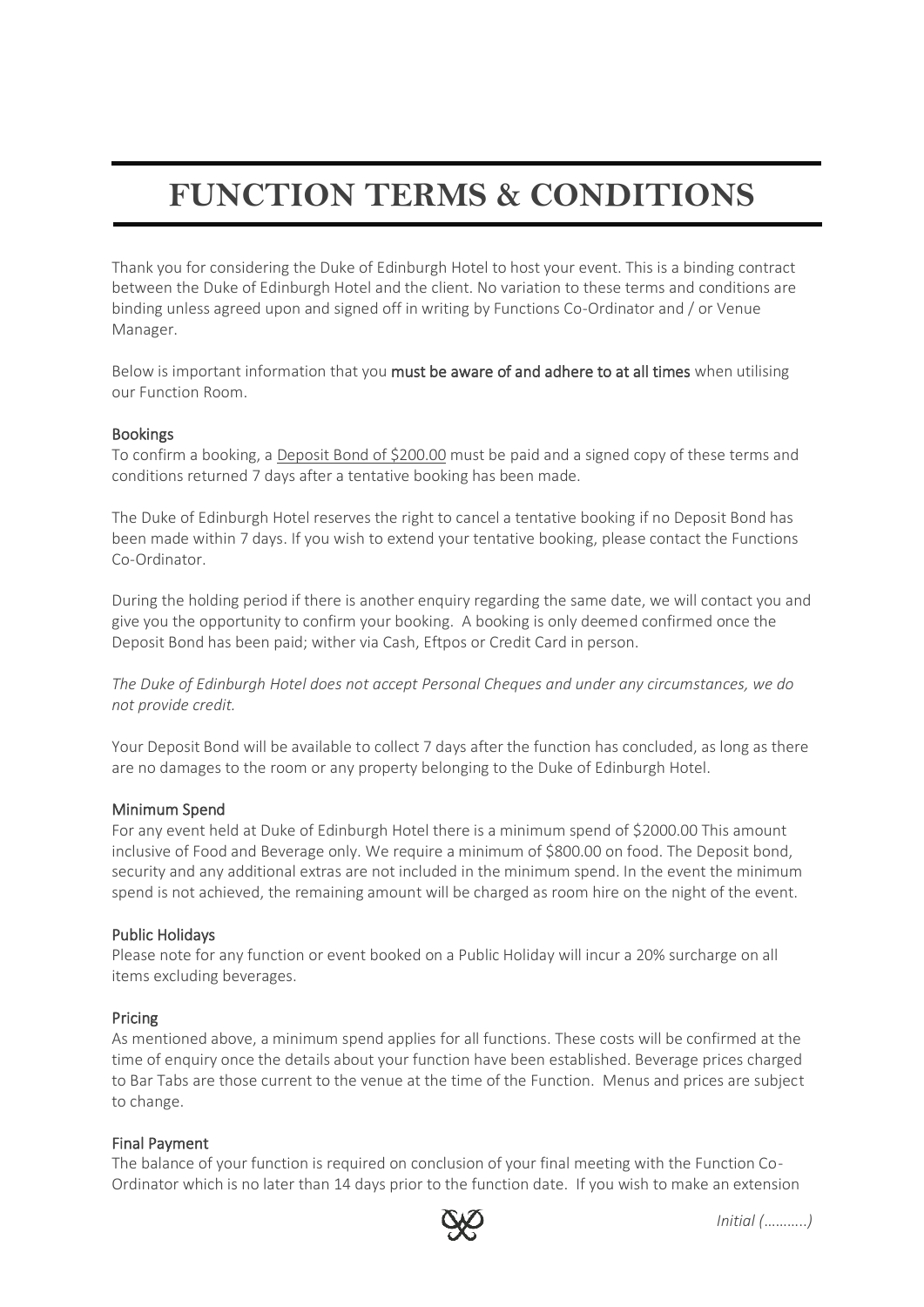of payment, please speak with the Functions Co-Ordinator to arrange. Cash, Credit Card and Eftpos are accepted and payment can be made in person.

*The Duke of Edinburgh Hotel does not accept Personal Cheques and under any circumstances, we do not provide credit.* 

Failure to comply with this requirement may give rise to the cancellation of this agreement and the function.

# Confirmation

We require final confirmation for all functions 14 days prior to function date. This includes final details including menu options, guest numbers, seating arrangements (if applicable), all equipment hire ect. No refunds are given for any cancellation of numbers after this time. Increase are acceptable if adequate notice is given.

#### **Cancellations**

Cancellations can only be made through the Venue Manager or Functions Co-Ordinator. Please be aware that any cancellation within 14 days of the function will result in loss of Deposit Bond.

#### Security

The Duke of Edinburgh Hotel requires security present for all functions. All security will be provided by the Duke of Edinburgh Hotel and the cost will be passed onto the hirer. Security is mandatory for all functions at a cost of \$200 per guard. All guests attending the function at the venue will be requested to present a valid invitation and a valid form of ID. Failure to present a valid form of ID will result in refusal of entry. The Duke of Edinburgh Hotel reserves the right to exclude or eject any of the patrons attending the function without liability. The Duke of Edinburgh Hotel may request a guest list and may utilise wrist bands control entry of guests.

# **Decorations**

Clients can decorate the room to suit their event. If you wish to apply decorations to any wall, then only Blu Tac may be used. No forms of tape, pins or glue are to be used on any surface. The following items are not permitted to be used in the function room: rice, flower petals, glitter or sprinkles. The Duke of Edinburgh Hotel takes no responsibility for any damage, loss or theft of property on the premise prior, during or after the function. The responsibility is that of the client. Your bond will be suspended and associated costs to clean up or repair any damage will be deducted for your deposit bond.

# Liquor Licencing Law

In line with Australian Standards, the Duke of Edinburgh Hotel policies and legal responsibilities apply to all functions.

1. All staff employed by the Duke of Edinburgh Hotel are trained in the Liquor Licencing accredited "Responsible Service of Alcohol" and will refuse to serve alcohol to any individual at any time if they believe them to be intoxicated, violent or quarrelsome.

2. If an individual is identified as being intoxicated, violent or quarrelsome, they will be asked to leave the venue immediately. It is expected that any patron asked to leave will do so in an orderly and timely fashion.

3. Any patron who is believed to be under the age of 18 years and cannot provide legally acceptable proof of age will not be allowed to enter the venue unless they are with their parent or legal guardian. 4. Any guest under the age of 18 must be accompanied by a parent or legal guardian at all times. Under the Liquor Licencing Law, a person, parent or licensee must not supply alcohol to a minor. It is against the law for guests under the age of 18 to consume alcoholic beverages or enter the gaming area. Under no circumstances should they try to do so regardless of a parent of guardians consent.

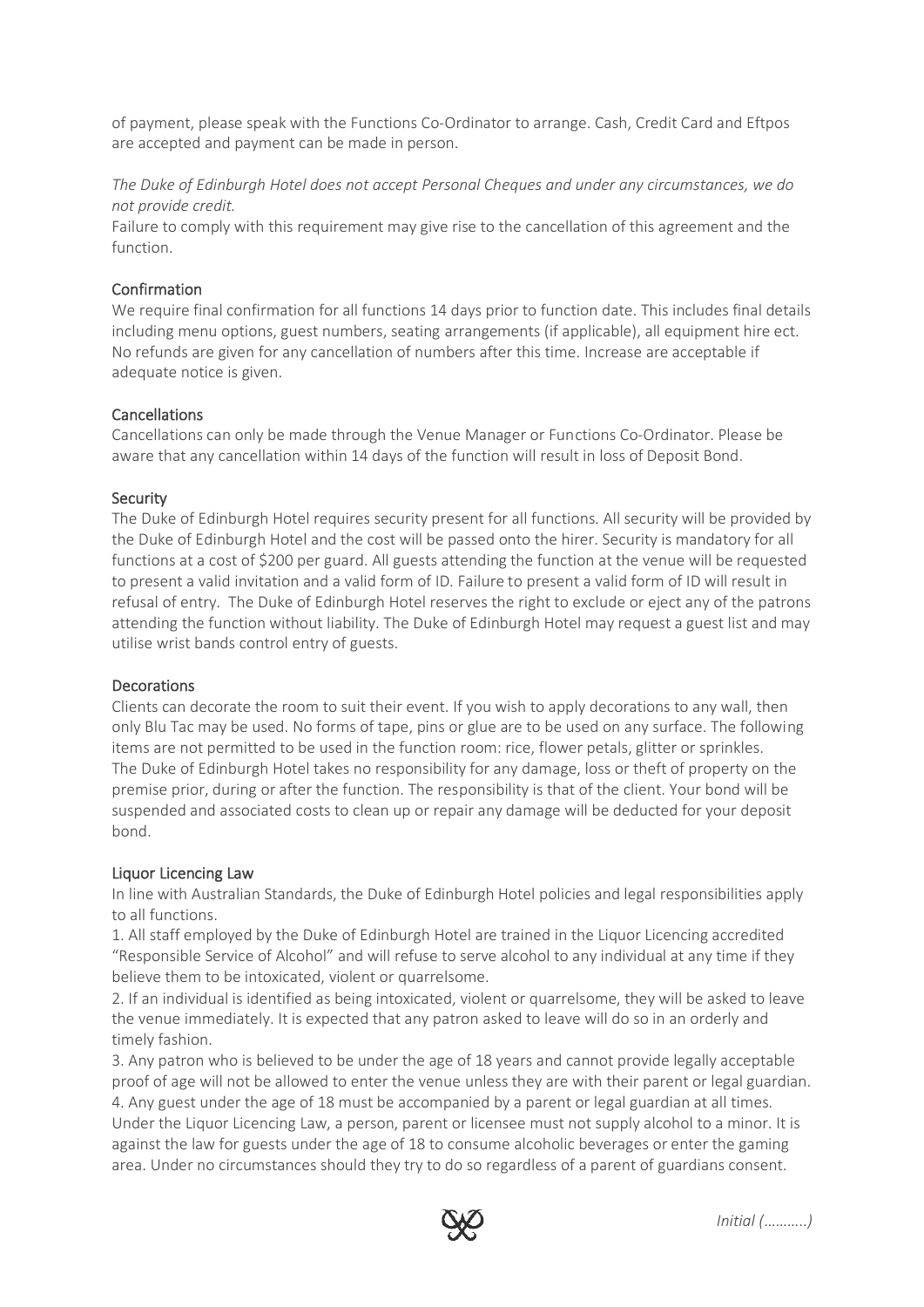5. Any failure to comply with any of the above points will result in the immediate termination of the function without refund.

We are a fully licenced venue; therefore NO alcohol whatsoever can be bought onto our premises. If this rule is breached, we reserve the right to remove and discard any alcohol brought into the venue and the offenders will be told to leave the premises.

# Responsibility of the Hirer

Guests under the age of 18 attending the function must be under the supervision of a parent or legal guardian at all times. Guests under the age of 18 must remain in the function rom for the duration of the function. Under no circumstances are they to go to any other area of the venue.

As mentioned above, the hirer assumes full responsibility and is responsible for all damages caused by the guests and all other people in attendance. This extends to all areas of the Duke of Edinburgh Hotel inclusive of the Function Room, Main Bar, Gaming Room, TAB and Bistro.

It is the hirer's responsibility to conduct the function with full compliance of the Venue Policy and Venue Management rules with all applicable laws inclusive. Any breach of the following will result in a function being shut down:

- Activities that are considered illegal, noisy, offensive or interrupt other services within the venue
- Physically aggressive behaviour or abusive language
- Guests are not permitted behind any bar under any circumstance
- Any person asked to leave the function area must do so in an orderly and timely fashion At all times, the client will be made aware of any incidents likely to impact on the enjoyment of the event and will be given the opportunity to take corrective action. If appropriate corrective action is not taken, management reserves the right to close down the function and all payments will not be refunded.

Management reserves the right to refuse entry to any person at any time. It is the client's responsibility to inform all relevant persons of these terms and conditions.

# Beyond Our Control

The Duke of Edinburgh Hotel will not be held responsible for any losses sustained if a function cannot proceed due to a robbery, fire, industrial dispute, water main break, power failure of any other reason beyond our control.

# Damages and Theft

Please be aware that the hirer will assume financial responsibility for any and all damages and / or theft caused during the function / event, by any of their guests or any other persons attending the function / event, whether in the room or in any other part of the venue, it's fittings, equipment and grounds. Your bond will be suspended and associated costs to clear up / repair any damage will de deducted from your deposit bond.

*In signing this contract, I confirm that I have read and understood and agree with all of the Duke of Edinburgh Hotel's Terms & Conditions.*

Full Name ………………………………………………………..…………………………………………………………………………….. Address ………………………………………………………..……………………………………………………………………………..…..